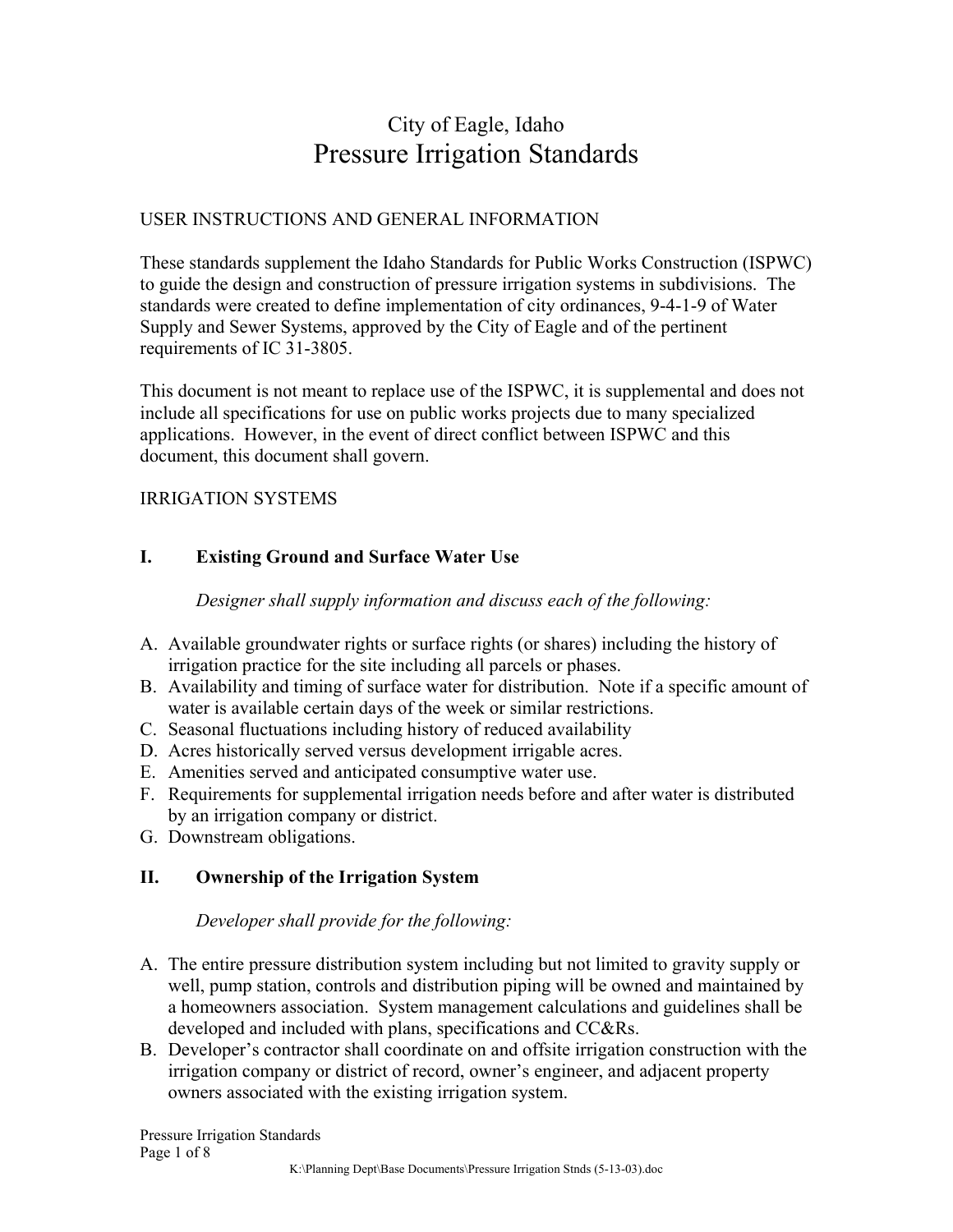- C. Developer shall demonstrate compliance with Title 31, Chapter 38, Idaho Code.
- D. The city's engineer may make periodic visit(s) during construction and shall be present during testing of the system. As-built drawings and specifications shall be submitted to the City as a condition of final acceptance of the subdivision or development.
- E. DEVELOPER SHALL RETAIN FULL RESPONSIBILITY FOR THE MAINTENANCE AND OPERATION OF THE SYSTEM UNTIL THE HOMEOWNERS OBTAIN MAJORITY SHARE OF VOTING RIGHTS IN THEIR ASSOCIATION.
- F. It is not the intent of these provisions that larger systems service more than one development should be prohibited. Such systems are to be encouraged, but are subject to review by all concerned officers and advisers of the City on a case-by-case basis. Assurance of the presence of a competent permanent operating entity is the crucial concern in such cases.

#### **III. Defined Water Source determined by availability**

*Irrigation water shall be supplied in sufficient amounts to meet the requirements of each development. Developments are encouraged to incorporate a variety of water saving measures to reduce irrigation over use. Designers may utilize a variety of schedules and products to ensure that irrigation use coincides with water availability. Common irrigation practices (such as, lawn sprinklers on timers to allow for nighttime application) shall be assumed unless otherwise identified. The designer shall identify all design and control assumptions. Any assumption leading to a design flow rate lower than the probable peak demand as*  defined by the algorithm following shall be explicitly stated as an instruction in *the Operation and Maintenance Manual.* 

#### **IV. Design Standards**

*The following standards shall be used to govern the design of a pressurized irrigation system for development and subdivisions.*

#### **A. Minimum Flow Rate Requirement**

Adequacy of pressurized irrigation systems will be based on the Required Capacity Flow Rate calculation (QMax) for the development. The Required Capacity Calculation will be compared to the allotted irrigation water for the development in question. The following analysis method shall be used to determine the Required Capacity:

qind = Flow at individual lot. QMax = Required Capacity Flow Rate.

KCo = Coincidence Coefficient

QAve = Mean irrigation flow based on a lawn requirement of 0.4 in/day

CAvail = Coefficient of Availability

 = Ratio of hours in full week to number of hours per week irrigation water is available.

Pressure Irrigation Standards Page 2 of 8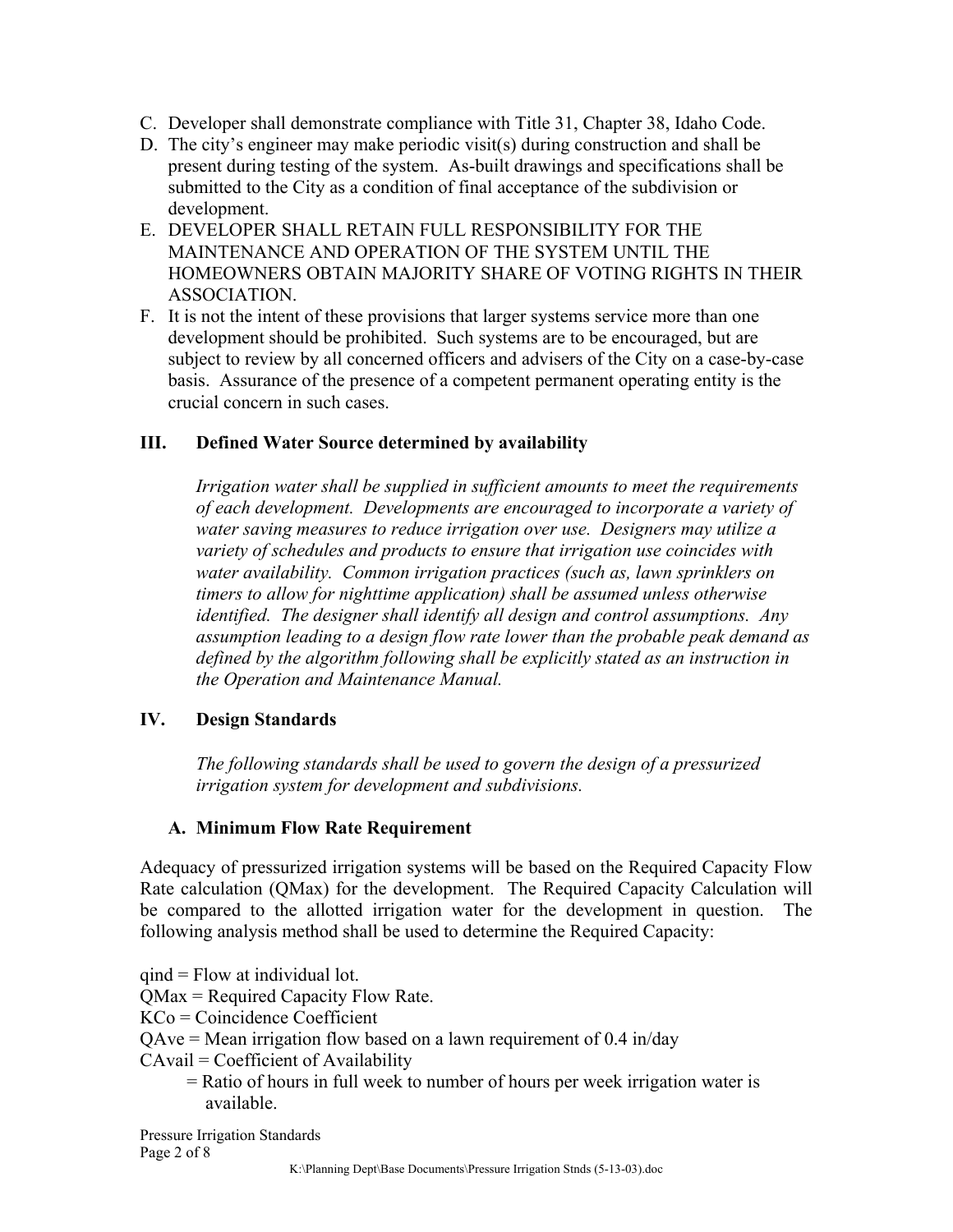$n =$  Number of lots

p = Probability of all lots irrigating at the same time.

#### **Formulas:**

 QAve p = ----------------------------- n **.** CAvail **.** qind KCo  $3.0\sqrt{n \cdot p \cdot (1-p)}$  QAve QMax = ------------------------ + KCo **.** qind CAvail

Note: If the proposed irrigation system is controlled manually rather than by automatic timers, a multiplying factor of two shall be applied to QMax.

*Allotted irrigation flow verification documents shall include all stipulations of use imposed by the entity supplying water to the development and any other information affecting the conditions of delivery of irrigation water. If it is determined that there is insufficient flow, measures shall be taken, and will be subject to review by the City or City Engineer, to ensure delivery of adequate supply of irrigation water to the development.* 

#### **B. Diversion Structure**

*The irrigation district providing water to the site may have specific standards that govern the diversion structure. These standards shall apply if other comparable standards do not exist. Conflicts shall be presented to the city for resolution.* 

- 1. Install a Waterman  $\circledR$  C-9 Slide Gate, with 10' seating head, 0 feet unseating head, threaded stem and lift with handwheel standard, extended frames or stem extensions optional, onto a concrete headwall attached to corrugated metal, plastic or HDPE pipe or equivalent.
- 2. System design shall include primary flow and secondary overflow; pipes shall be sized to accommodate the maximum possible flow.
- 3. Install a Cipoletti weir downstream of the diversion valve to accommodate the maximum possible flow. A pre-filter screen or other filter shall be constructed in line prior to pump station. Pre-filter must have irrigation district approval or be located outside their jurisdictional area.

# **C. Storage Ponds**

Pressure Irrigation Standards Page 3 of 8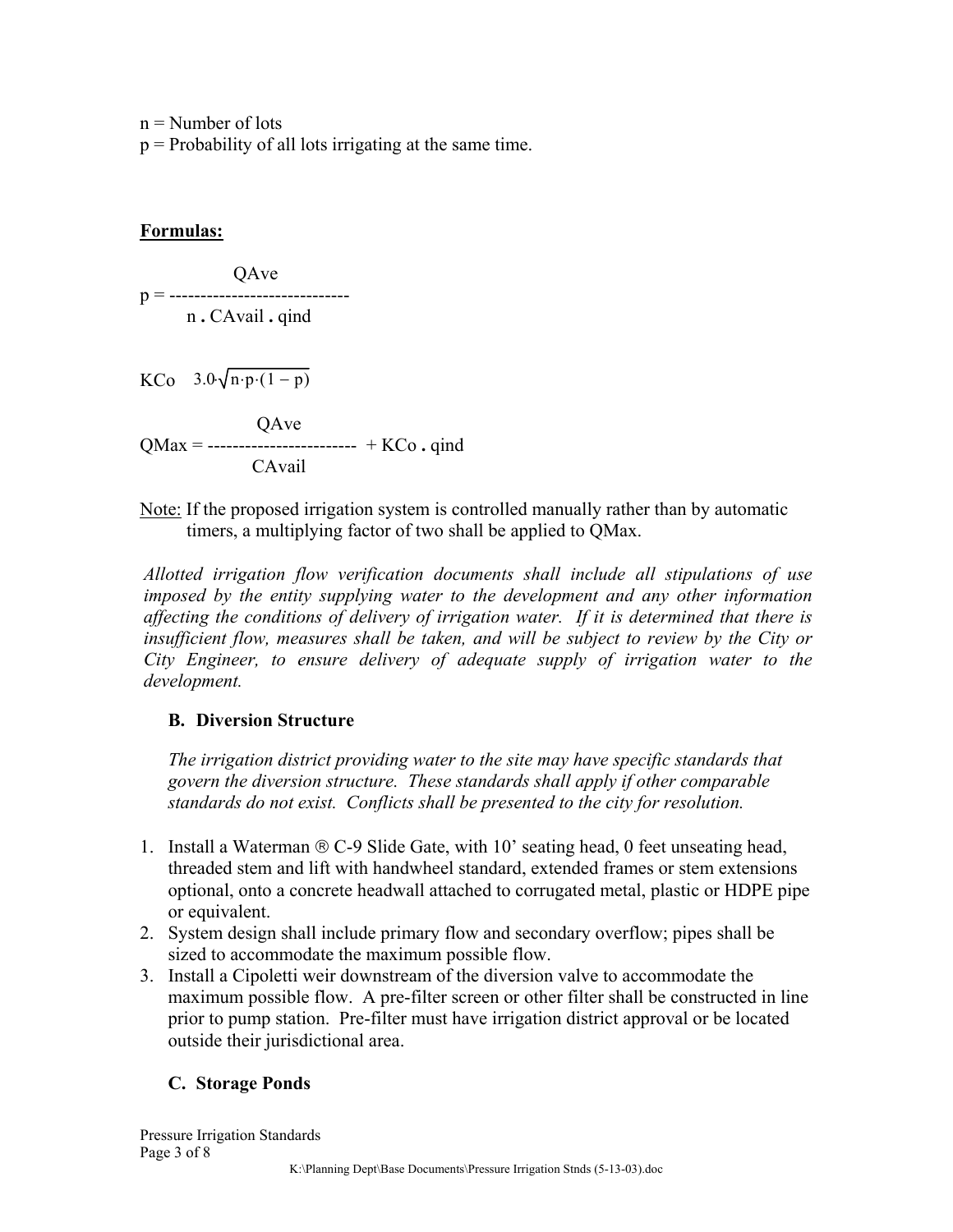*Storage ponds may be used to retain irrigation water for flow equalization or for recapture and reuse, or as a water amenity.* 

- 1. All ponds shall conform to the following standards:
	- a. Safety shelf at maximum 3 feet water depth with a 3:1 stabilized slope.
	- b. Total depth, 6-feet minimum.
	- c. Supplemental aeration may be required for ponds less than 12-feet deep.
	- d. If utilized for storm water retention, pond should include an emergency spillway to handle a 50-year frequency storm or be sized to retain 100-year event.
	- e. A minimum 30-foot perimeter easement from the top of bank shall be required for maintenance.
- 2. Landscape vegetation in accordance with design review approval should be established on all embankment slopes, borrow areas, or any other areas disturbed during construction.
- 3. Provide location of the pond area, cross sections, and if used for storm water retention, emergency outlet; required capacity and available capacity specifying personnel, budget, and sediment disposal procedures (this may be incorporated into the NPDES II storm water pollution prevention plan, if one is required).
- 4. Maintenance operation should be specified in the Operations and Maintenance Manual. Clean out of sediment basin shall occur when its effective storage capacity is reduced by 15 percent. The elevation corresponding to this level should be determined and specified in the design data as a measurable distance below the top of the riser. Disturbed areas should be revegetated immediately upon completing of the basin cleaning.
- 5. Tanks may be used in lieu of ponds for flow equalization. Design parameters for tanks will be reviewed on a case-by-case basis with particular emphasis on long-term maintenance capability.

# **D. Filtration**

*Each pressurized system using surface water shall be filtered. Filtration shall incorporate at a minimum a thirty mesh or smaller screen.* 

- 1. An appropriate filtration system shall be installed prior to entering the pump station such as a Clemons Clearwater Self Cleaning Suction Screen Model CW 200 or equivalent
- 2. The filter shall ensure no significant (or minimize) headloss
- 3. Filters must be self-cleaning suction or shall include a headgate for screen box cleanout.
- 4. Replacement part numbers and suppliers for controls, pressure transducers, and screen elements shall be provided.

# **E. Wet Well**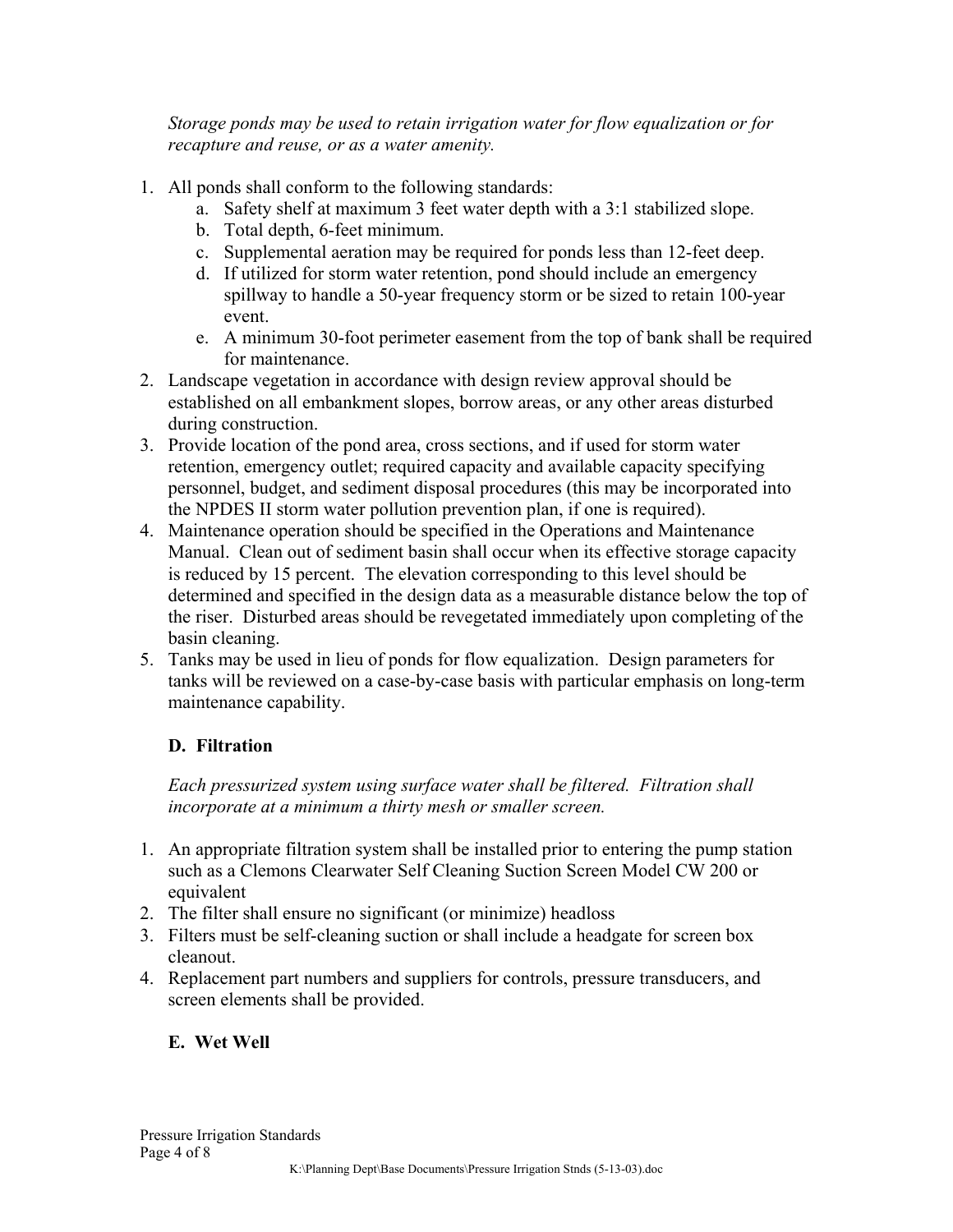*The purpose of the wet well is to allow the pump to draw water without cavitating by insuring sufficient submersion of the pump or intake. Wet well construction shall meet the following:* 

- 1. A minimum 72" diameter pre-cast concrete wet well. A larger wet well may be required based on design. Construction area shall be mechanically compacted to 95% of standard proctor.
- 2. Pre-cast concrete base may be used. If an open bottom base is used it shall be set on a precast base ring and use a minimum of 6 inches of 2 inch washed rock to prevent sediment uptake. An open bottom base shall not be used if groundwater is above the base.
- 2. All strap or clamp attachments within the wet well shall be stainless steel.
- 3. Maintain a minimum of 2 feet separation from submersible pump from concrete base.
- 4. Wet well shall have a lockable expanded or solid metal protective cover.
- 5. The easement accessing the wet well shall be a minimum of 12 feet and provide for vehicle access at all times.

### **F. Pump system**

*A pump system design shall include an alarm system to alert the operator of inadequate water supply, electrical malfunction, and other common problems.* 

1. Actual number of pumps and configuration to be determined by the designer subject to review by the City Engineer, but the system must have a minimum of two pumps. System must be capable of meeting maximum demand with any pump out of service. System must be capable of functioning at a minimum flow not greater than the demand to irrigate a single lot. Variable frequency drive systems or other means may be used to attain variable delivery rate.

*Exception:* Single-pump system may be used if development is smaller than 10 (ten) acres. System operator in such case shall maintain spare pump on shelf ready to install.

- 2. Pumps, controls, piping, filter, and related items shall be installed in strict accordance with manufactures specifications and instructions. All construction shall be completed in conformance with ISPWC and any other plumbing or electrical codes that may be applicable. System shall be pressure tested to 1.5 times operating pressure. Pump controls shall include auto restart.
- 3. Power and control systems shall be located within the irrigation easement provided by the developer and shall conform to current applicable codes.
- 4. Perform pump rotation, NPSH and total head tests per pump manufacturer recommendation prior to placing the system in operation.
- 5. Pump contractor to provide shop drawings of pump configuration and plumbing to be used in record drawings.
- 6. Contractor to provide a screen or a full enclosure around pump station hardware and controls. Any full enclosure shall include an attic-type fan and thermostat. All screens and enclosures shall be submitted to the Design Review Committee for recommendation.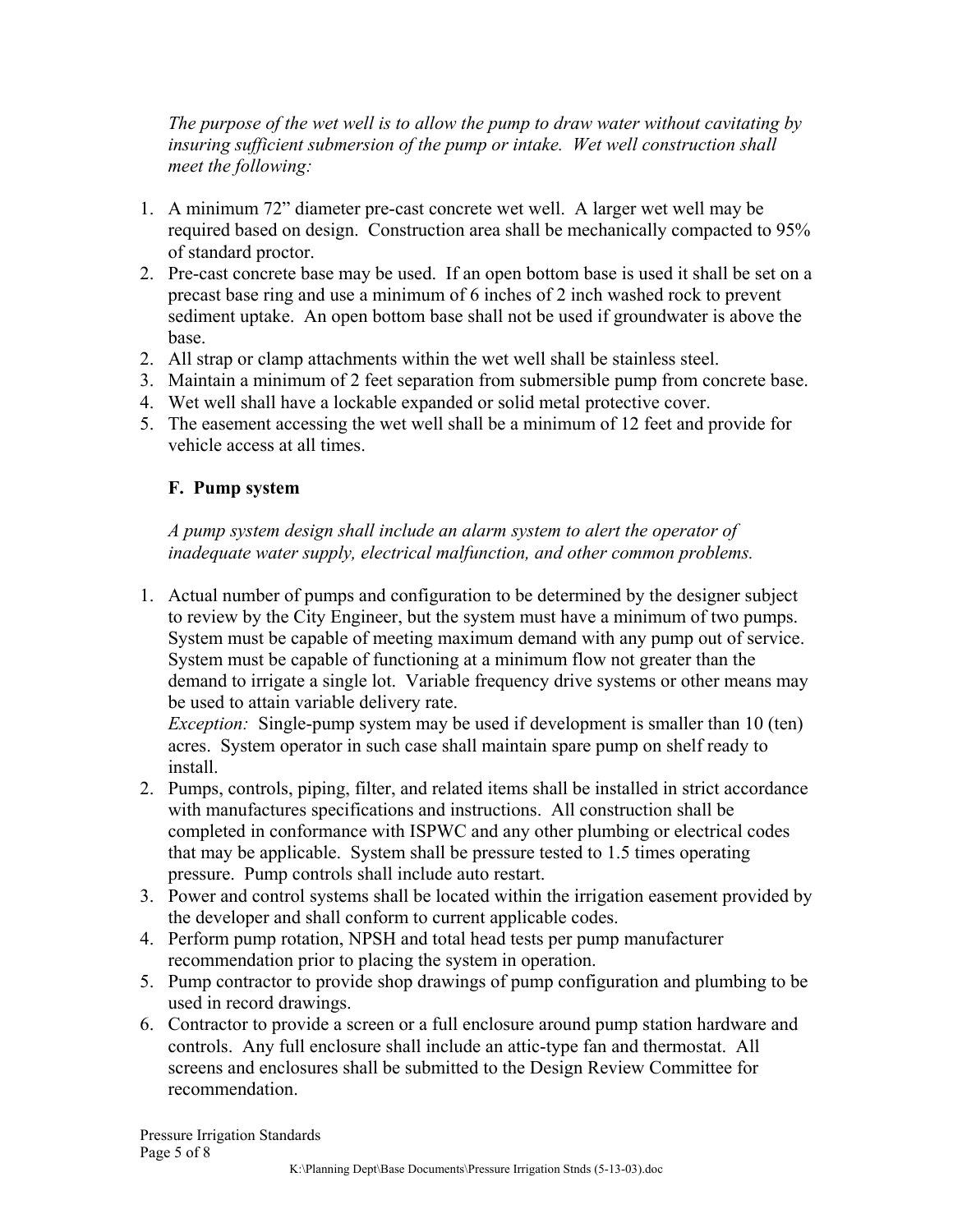### **G. Control system**

- 1. The pump control panel shall be constructed to NEMA 3R or better standards and shall include, but not limited to, the following features: Lightening surge arrestor; low/high voltage protection; low level pump shut-off with manual re-set; soft start systems for start up and shut down; phase failure and phase reversal protection; HOA switch; pumps shall be controlled by pressure switches; and motor rated circuit breakers with overload protection. The completed electrical system shall be a complete and operation component of the pumping system. The electrical system shall also include a 110 V, 30-amp convenience outlet and necessary transformer.
- 2. The electrical control panel shall include a digital sprinkler irrigation clock to control the solenoid-operated valve for timed cleaning of the Clemons or similar filter screen.

# **H. Distribution System**

- 1. All lots shall be provided with irrigation water with a minimum pressure of 50 psi under design operation conditions and minimum one (1) bib per lot, minimum 1-inch diameter service. Design flows may necessitate larger diameter service or pressure.
- 2. All pipe shall be minimum class 120 psi or approved equal and services shall be minimum  $1 \frac{1}{4}$ " DR 9.0 Polyethylene or equivalent pipe. Pipe shall be placed a minimum of 30 inches deep and be sloped to drain to the locations shown on the plans. Trenches shall be water settled or compacted.
- 3. Direct tapping of main is not allowed; tees or saddles required.
- 4. Thrust blocks of joint restraints, per water note #5 shall be installed where unequal forces exist. Thrust blocks shall be installed per section SD-403 of the ISPWC.
- 5. Identification tape: All irrigation mainlines shall be marked with warning tape as per ISPWC. The tape shall be buried 6 inches below the surface to 18 inches above the top of the pipe.
- 6. Gravity flow irrigation pipe shall be PVC SDR-41 or approved equivalent. All connections shall be watertight.
- 7. Cover all irrigation and drain boxes with expanded galvanized steel or aluminum grating or approved equivalent. All covers shall be securely fastened to the tops of concrete walls.
- 8. All irrigation risers and faucets shall be identified with durable tags carrying the warning "Danger-Unsafe Water" or "Non-Potable Water" or equivalent. If valve box lids intended for use in potable water systems are used, the word "water" shall be obliterated prior to installation.
- 9. No irrigation system shall be cross connected in any manner to any public water system unless the provisions for cross connection protection as referenced in ECC 9- 4-1-9c.1a are incorporated in the design.
- 10. Ten feet of horizontal separation shall be maintained between water mains and nonpotable water lines. At any location where pressure irrigation main and water main cross, the water pipe shall be centered so that both joints are located as far as possible from the crossing. A vertical separation distance of 18" shall be maintained wherever possible.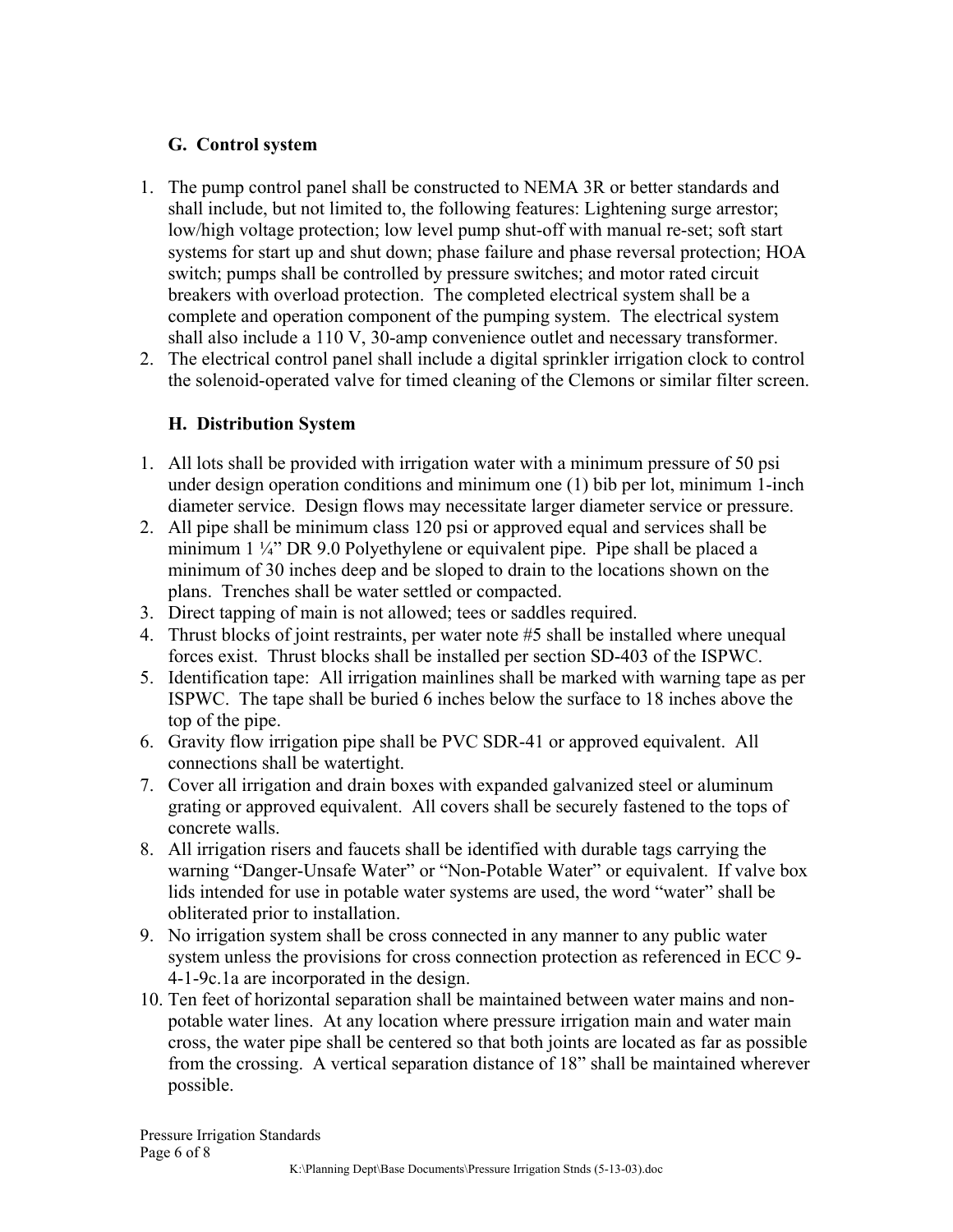11. If drain plugs and drain boxes are employed to winterize the system, the location of valves and drain sumps shall be identified on the plan set and on the site by a sign identifying the drain.

## **I. Operation and Maintenance Manual**

- 1. Owner shall deliver five copies of As-Built drawings and specifications along with five copies of an Operation and Maintenance assembled by the Engineer of Record to the Homeowners Association at such time as system is turned over to the Association.
- 2. The Operation and Maintenance Manual shall include the following:
	- a. Copies of pertinent sections of the CC&R's
	- b. Water right documentation
	- c. Maintenance requirements including agreements regarding source ditch
	- d. Copies of all manufacturer's recommended maintenance schedules for all pump system components
	- e. Manufacturer's specifications sheets, serial numbers, and date of manufacture of all components
	- f. Parts lists for all components
	- g. Electrical Schematics
	- h. Site specific start up and shut down procedures, along with winterizing procedures
	- i. Designer's and Installer's names and phone numbers
	- j. A section on Trouble Shooting
	- k. Pond or reservoir maintenance section
	- 1. A reduced  $(11x17)$  Plan Set for the system